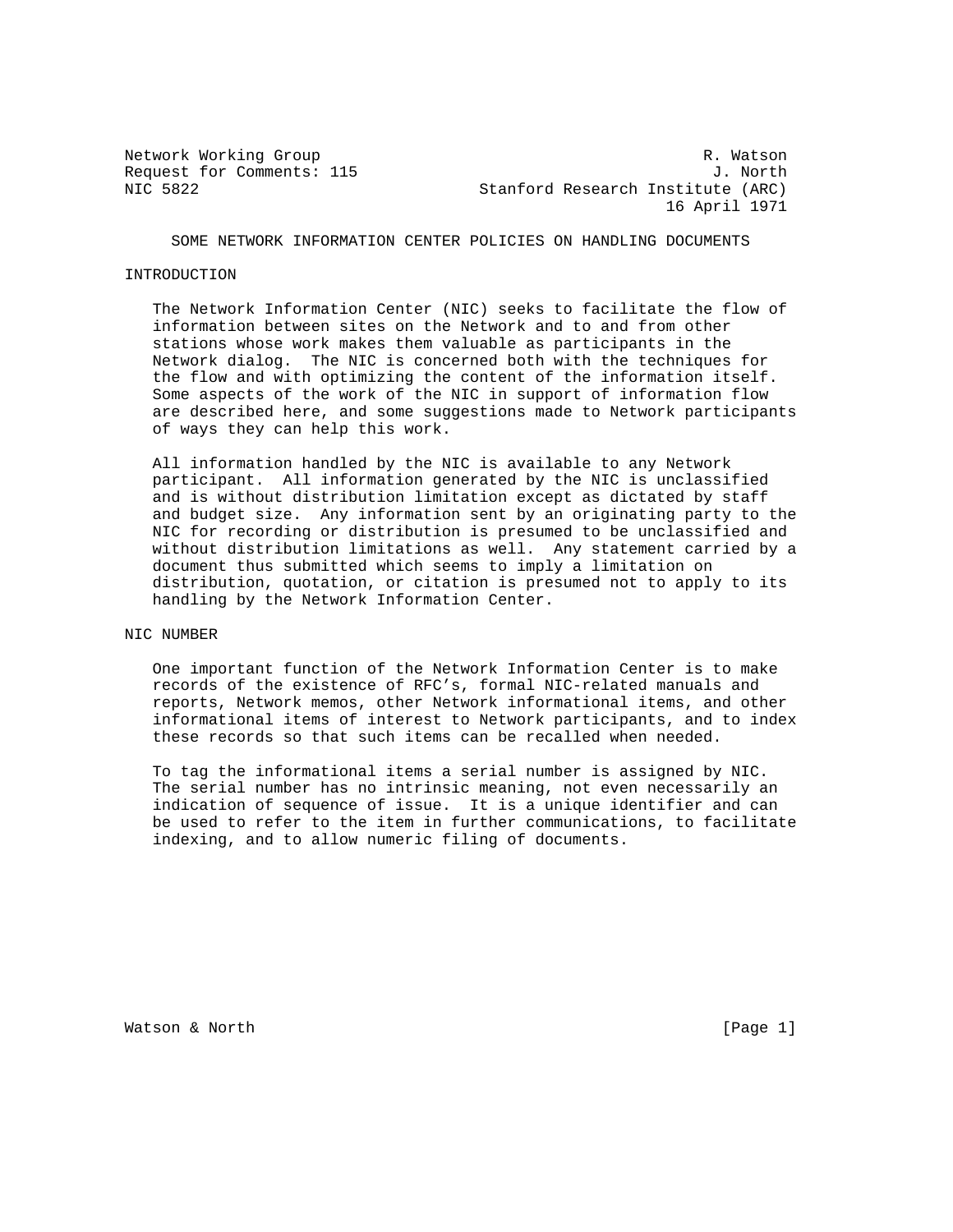Use of the NIC number has advantages in online dialog which are not yet demonstrable around the Network, but the cooperation of Network participants in applying one when a document is originated is important.

# THE NIC CATALOG

 Items of information relevant to the Network appear in many forms, including technical reports, RFC's, brief network memos, journal articles, and letters. Reference to these is simplified by assignment of a NIC number to each. To record the item to which the NIC number refers, a description of each item, using a set of standard data elements, i.e, author, title, etc., is coded and entered as an online system (NLS) statement into a machine file.

An example of a statement with typical coded data elements:

 (A5480) \*a1 James E. White #2 org \*b2 University of California at Santa Barbara #3 Computer Research Laboratory #5 Santa Barbara, California \*c1 An NCP for the ARPA Network #6 142p. \*d1 21 December 1970 \*f1 r \*f2 o \*rl UCSB CRL 12 \*31 ARPA #6 AF 19628-70-0-0314 \*w2 3-11-71 \*y1 Describes program designed and implemented at Santa Barbara node of ARPA Network, written in assembly language and implemented on 360/75. Discusses interface with hardware, software, and operator. \*y3 Host- Interface protocol; Host-IMP protocol; User-NCP protocol; Host-Host protocol; Host-IMP messages, IMP-Host messages \*z1 all \*z2 NIC \*z3 new \*

 The group of files at ARC containing these statements of data about NIC items and other informational items is the Master Catalog. The term NIC Catalog refers to the machine file created by collecting the statements coded \*z2 NIC in the Master Catalog.

 The data element \*z1 indicates which Stations hold a copy of an item; not all items related to NIC are sent to Stations, and in the future it is expected that Stations will submit many documents to NIC for cataloging which are not held by other Stations.

Watson & North [Page 2]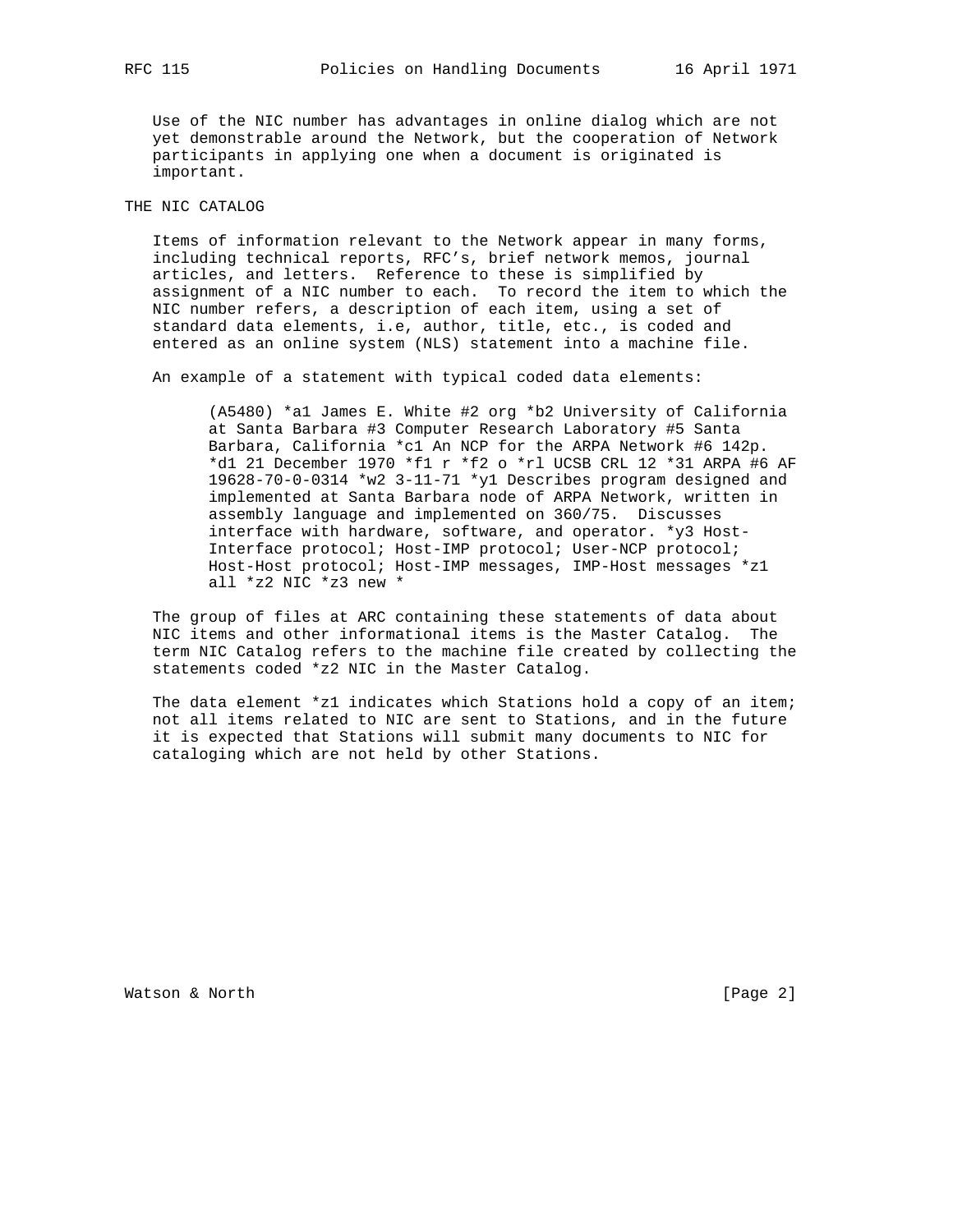NIC CATALOG LISTINGS AND INDEXES

 Programs have been written at ARC to collect, sort, analyze and format the statements and the data elements in the statements to produce catalogs and indexes such as those in the Current Catalog of the NIC Collection, NIC (5145,).

 The Current Catalog of the NIC Collection is a functional document, as explained in Branch 3 below. It has as its contents, at any time, the current issue of a bibliography of items from the NIC Catalog, called a NIC Catalog Listing, and author and keyword indexes.

 Examples of entries in the Catalog Listing and in indexes are shown, using the statement above:

Catalog Listing by Author:

An NCP for the ARPA Network

 James E. White (University of 5480 White California at Santa Barbara)

21 December 1970

 Describes program designed and implemented at node of ARPA Network, written in assembly language and implemented on 360/75. Discusses interface with hardware, software, and operator.

Catalog Listing by NIC number:

An NCP for the ARPA Network 5480

 James E. White (University of California at Santa Barbara)

21 December 1970

 Describes program designed and implemented at node of ARPA Network, written in assembly language and implemented on 360/75. Discusses interface with hardware, software, and operator.

Watson & North [Page 3]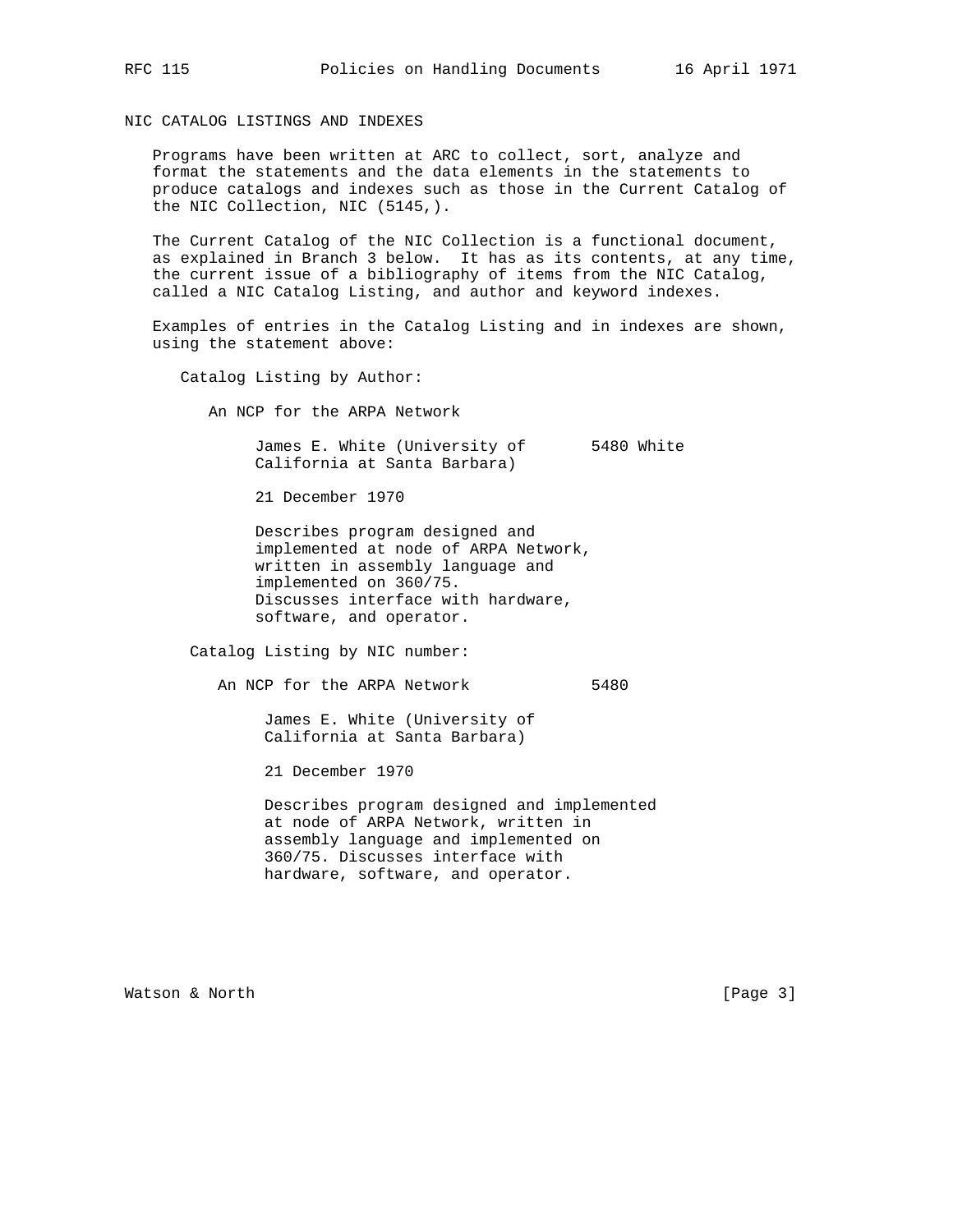Author Index:

| Subject: Education Status, memo to 5456 Westlund |            |
|--------------------------------------------------|------------|
| An NCP for the ARPA Network                      | 5480 White |
| NWG/RFC 78 (NCP Status Report                    | 5199 White |

Titleworld Index:

 Natural Communication with Computers 5639 Natural An NCP for the ARPA Network 5480 Network Proposal for a Network Interchange 4752 Network

 A NIC Catalog Listing will indicate those items held in the Station Collections either by a separate listing or by a notation with each reference. A number catalog or index serves as a shelf list of documents held by a Station. The indexes are not limited to the Station Collections but lead to the entire Catalog.

### DATA ELEMENTS

 The data elements for information items include the author, title, addressee, date, other numbers, keywords, and abstract. When these elements do not exist in the item, they are supplied by a NIC cataloger if possible. In online communication around the Network, "online dialog", several of these elements of data will be recorded automatically. Lacking online recording, it is important that originators of reports, memos, and other such items be diligent in including these data in their transmissions.

 For memos, essential data elements which the originator should supply are:.

 author(s) address(es) of author(s) addressee(s) address(es) of addressee(s) date of origination subject of memo

 A preassigned NIC number is desirable. A number for assignment can presently be obtained by calling NIC, and soon will be obtainable online.

 The addressees of a memo can of course be a group, such as the Network Working Group, or the Glitch Cleaning Committee, in which case the NIC needs a list or reference to a list of the people in the group.

Watson & North [Page 4]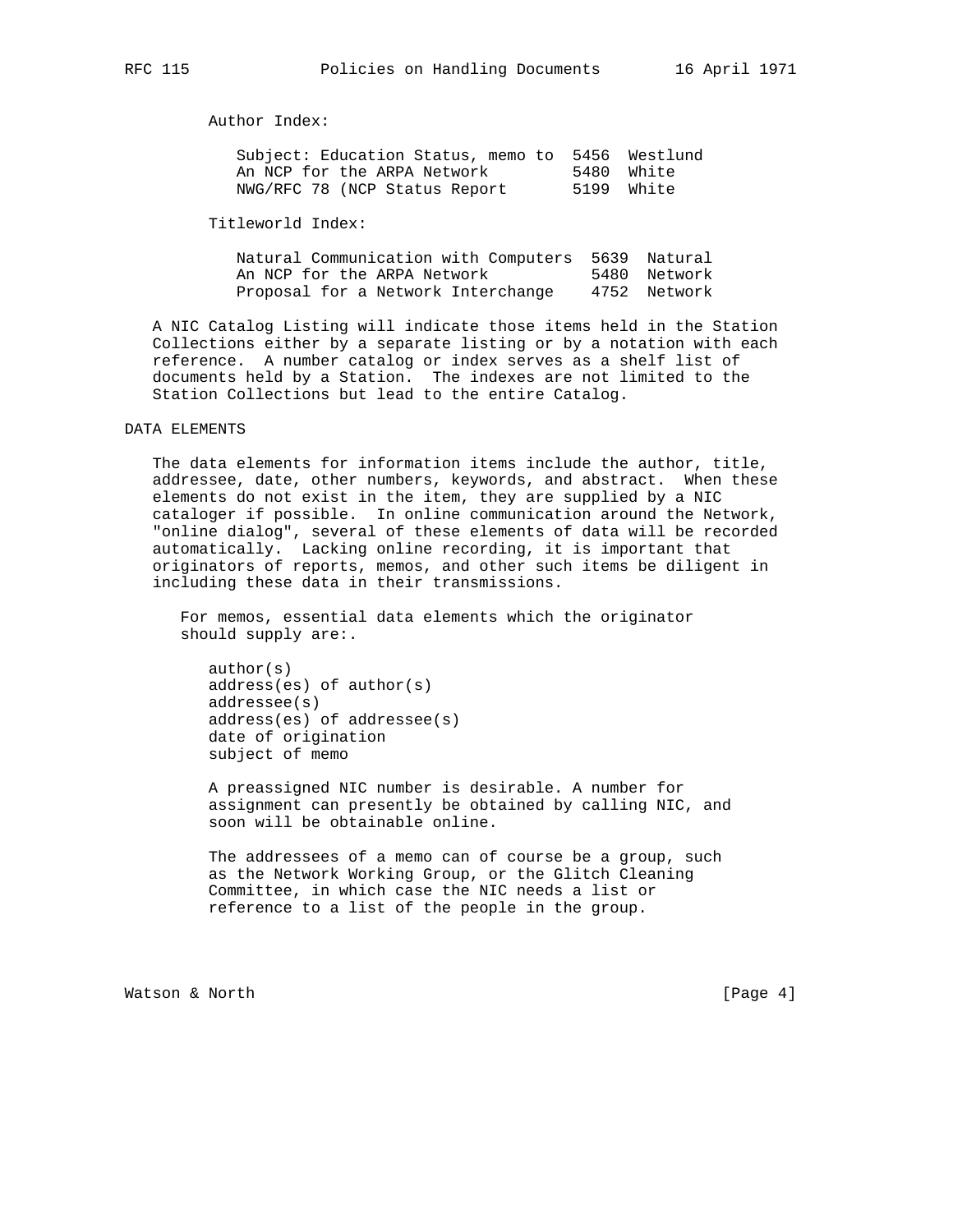For reports and other formal documents, essential data elements are:

```
 author(s)
 addresses of author(s)
 title
 date
 abstract
 keywords
```
 A short abstract, 150 to 200 words, giving some of the substance of the document is of importance in the NIC record and even for the person about to read the document. Obviously, a well-written author abstract is preferable to one produced by the NIC staff.

 Keywords supplied by the author, preferably those from a standard thesaurus, will be used in machine retrieval. When such author-assigned keywords are lacking, the NIC will supply some. Recommended sources for keywords are:

 Categories identified by Peggy Karp, Categorization and Guide to NWG/RFC's. NIC 5819.

 American National Standard Vocabulary for Information Processing, ANSI X3.12-1970. NIC 5827.

 Department of Defense, Thesaurus of Engineering and Scientific Terms, 1967, AD 672 000. NIC 5829.

 NASA Thesaurus, December 1967. NASA SP-7030. NIC 5828.

 When a document being issued supercedes an earlier document, this information is particularly important, and should be supplied by the author.

## SUBCOLLECTIONS

 Groups of documents, such as the NWG/RFC's and the replies to Sher's survey, as well as the Station Collections, are cataloged by NIC as subcollections. That is, they are retrievable as a subset of the NIC Catalog, which in turn is a subset of a Master Catalog at ARC. The capability of making subcollections is provided for Network participants.

Watson & North [Page 5]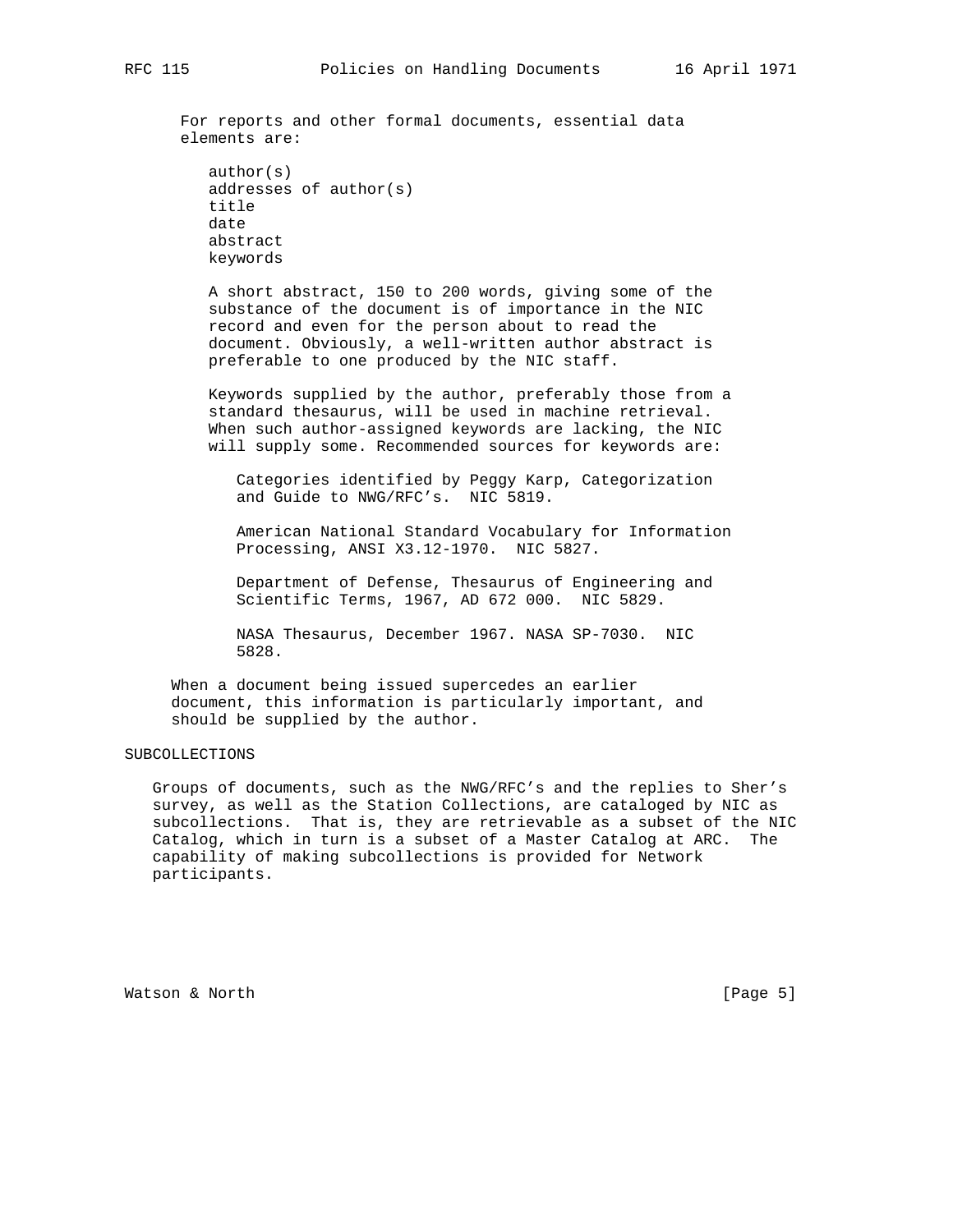To create a subcollection in the NIC records, a Network participant will be able to indicate to NIC the records he wishes to have so grouped, and this information will be entered in the Master Catalog statement for the document, for later retrieval.

### FUNCTIONAL DOCUMENTS

 Several documents generated in Network activities are subject to occasional revision and updating. The NIC Catalog, the Directory of Network Participants, and the Directory of Network Resources are examples. These and external documents such as the BBN manuals are referred to by NIC as "functional documents".

 More generally, a functional document is a document whose title and function remain constant, but whose contents can change. A functional document contains a single or several documents which can be added to, deleted, or replaced entirely or selectively. Thus the functional document, which has a NIC number, can be referenced in other documents with some assurance that it will be in existence, even though the subdocuments with their distinctive NIC numbers may be in flux. In the Catalog, the number of a functional document in which a specific document may be contained is listed, and the current contents of each functional document is indicated.

 In preparing a document which is expected to be revised, Network participants are urged to use a looseleaf format.

 The Network Information Center intends to support the distribution and recording of contents of functional documents. Procedures have been established, as described below, for fitting the changes to such documents into the NIC system, and for reproducing and distributing them to individuals or stations with instructions for their integration into the existing documents.

## PROCEDURES FOR REVISION MATERIAL

 Original manuals and other functional document materials are reproduced and distributed by NIC just as other Network publications. For all documents obtained through NIC, NIC will attempt to receive and make distribution of updates.

 NIC also wants to make the processes of inserting the revisions and of recording the changes as easy and foolproof as possible. The user should not only be given the current materials, but should be able to determine the version he holds, and to be able to refer to updates uniquely. The following is copied from the procedure instructions

Watson & North [Page 6]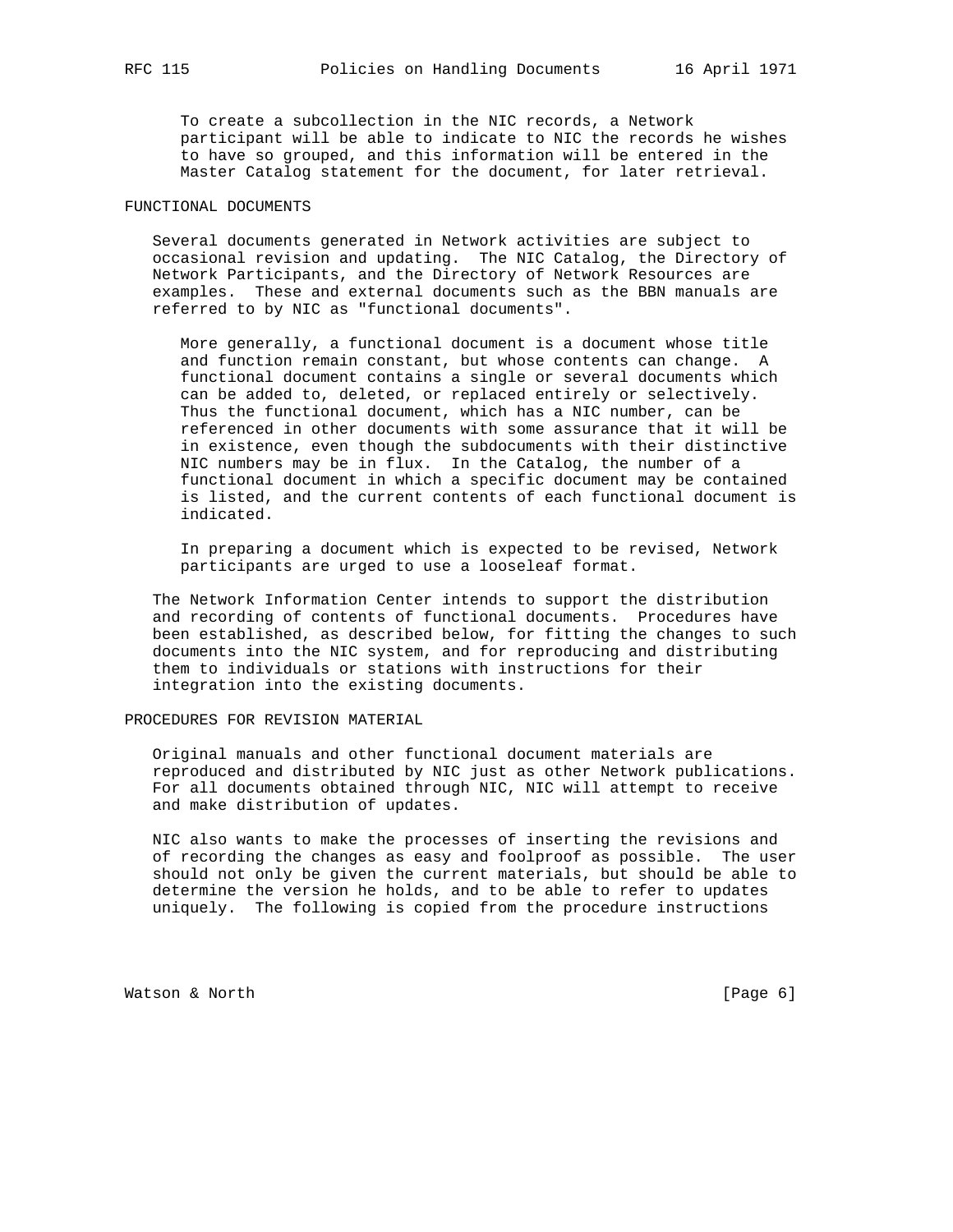NIC has written for its own use. These procedures are also recommended to Network participants for their use in preparing revision material to be sent to NIC.

Update conventions

 Substantial revision of a bound document, or of more than a few pages of a loose leaf document:

 A new document will be published, with a new NIC number, and will bear a notation under the number on the title page and/or cover, e.g.,

 NIC 5772 supercedes NIC 5621

 Few pages inserted or revised in a looseleaf or corner-stapled document:

 Each new or revised page will bear the original document number, with a notice of revision, e.g.,

```
 NIC 5742
3 - 10 - 71
```
 Inserted pages will be numbered to fit into the existing document, e.g., pages 5.1, 5.2, 5.3, may be inserted between pages 5 and 6.

 Deleted pages will be replaced by a single page indicating the deletion, e.g.,

Pages 7-12 deleted, 3-25-71

 A new table of contents and/or title page will be issued bearing the revision notice. In addition, at the time of each revision a page or pages will be prepared and issued which indicates all additions, deletions, and revisions which bring the document up to date.

 Revisions will be made only by substitution, addition or deletion of a full page or more. NIC will not revise its own publications by lists of errata, and strongly recommends against their use by others in the Network. However, when NIC receives such lists of errata, it will reproduce and distribute them with suggestions to Station Agents for recording and inserting them.

Watson & North [Page 7]